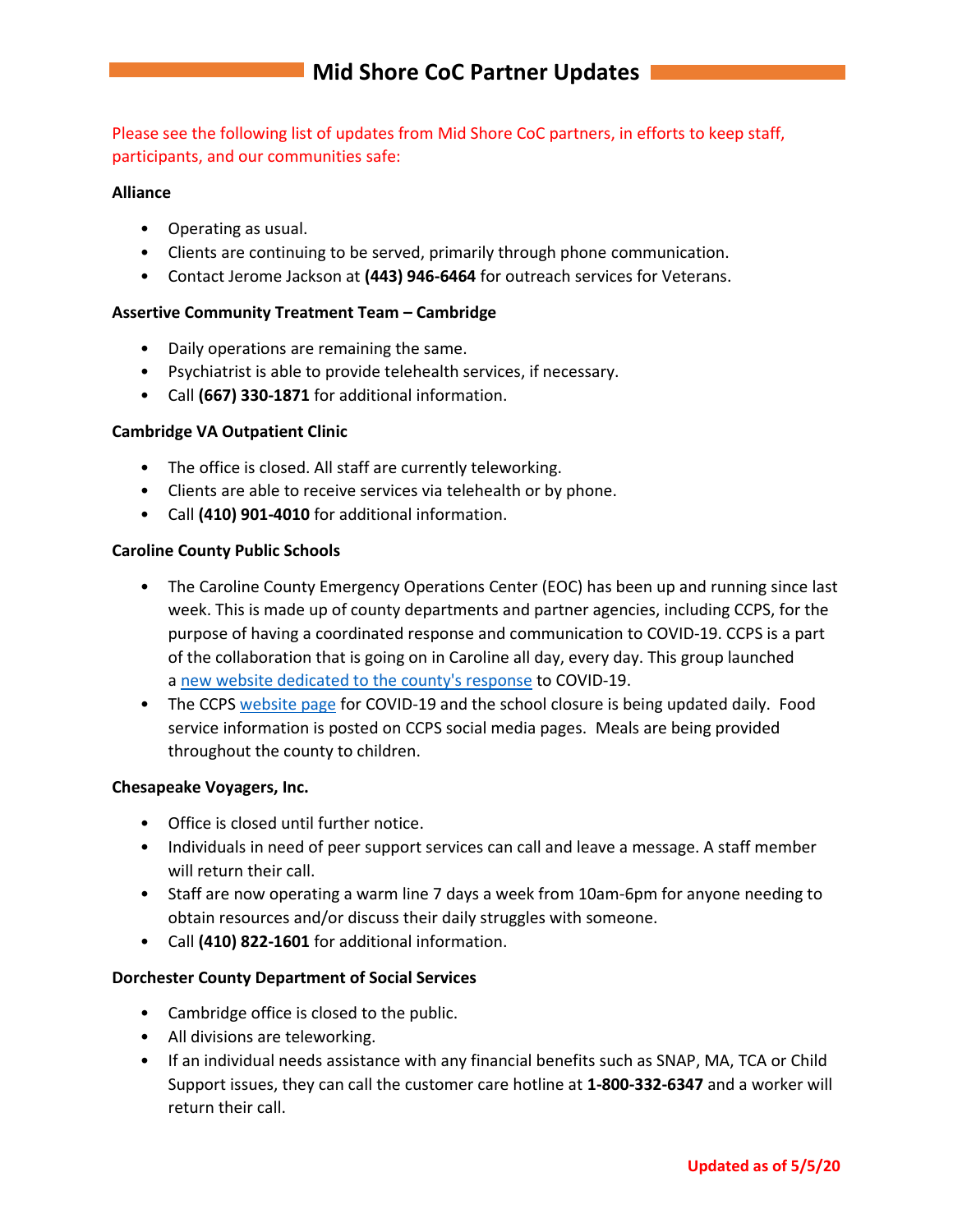# **Mid Shore CoC Partner Updates**

- To make a report of child/adult abuse or neglect, please call **(410) 330-6874** between 8:00am-4:30pm Monday-Friday.
- To make a report of child/adult abuse or neglect after hours or on weekends, call the Dorchester County Sheriff's office at **(410) 228-4141.**
- For the child and adult services division, all workers are teleworking and can be reached by calling their normal DSS phone number, and they are continuing to conduct visits with customers.

## **Delmarva Community Services**

- As of March 23, 2020, the office will be closed for a minimum of one week.
- Two senior center sites are closed. However, participants are still receiving home-delivered and emergency meals.
- Medical Adult Day Care Center is closed.
- Developmental Disabilities Day Program are still delivering services by appointments only.
- Screenings are being done prior to building entry. Please call the action center to schedule, **(410) 901-2991.**
- Volunteer Income Tax Prep (VITA) appointments have been rescheduled.
- Shelters are not allowing visitors.
- Transportation runs are limited to dialysis and scheduled medical appointments only.
- The food pantry is operating Monday through Friday from 10am-3pm in a drive-thru manner.
- Call **(410) 901-2991** for additional information.

#### **Delmarva Power**

- Delmarva Power will be working with clients who have their service disconnected to work on reconnection, on a case-by-case basis.
- There will not be any service terminations through the month of May. However, if clients are behind on their bill, they should contact Delmarva Power immediately to set up an arrangement.
- Call **(800) 375-7117** for more information, or visit [https://www.delmarva.com/News/Pages/DelmarvaPowerExtendingCustomerSupportPracti](https://www.delmarva.com/News/Pages/DelmarvaPowerExtendingCustomerSupportPracticestoEnsureAllResidentsHaveSafeandReliableEnergyServiceDuringTh.aspx?sf231832390=1.) [cestoEnsureAllResidentsHaveSafeandReliableEnergyServiceDuringTh.aspx?sf231832390=1.](https://www.delmarva.com/News/Pages/DelmarvaPowerExtendingCustomerSupportPracticestoEnsureAllResidentsHaveSafeandReliableEnergyServiceDuringTh.aspx?sf231832390=1.)

#### **Haven Ministries**

- Shelter remains open. Call Sandi Wiscott for shelter information at **(410) 739-7859.**
- Food pantries are now operating in a drive-thru manner.
- The thrift store, warehouse, job training program, and community table dinner have been closed until further notice.
- Call **(410) 739-4363** for the food pantry and other additional information.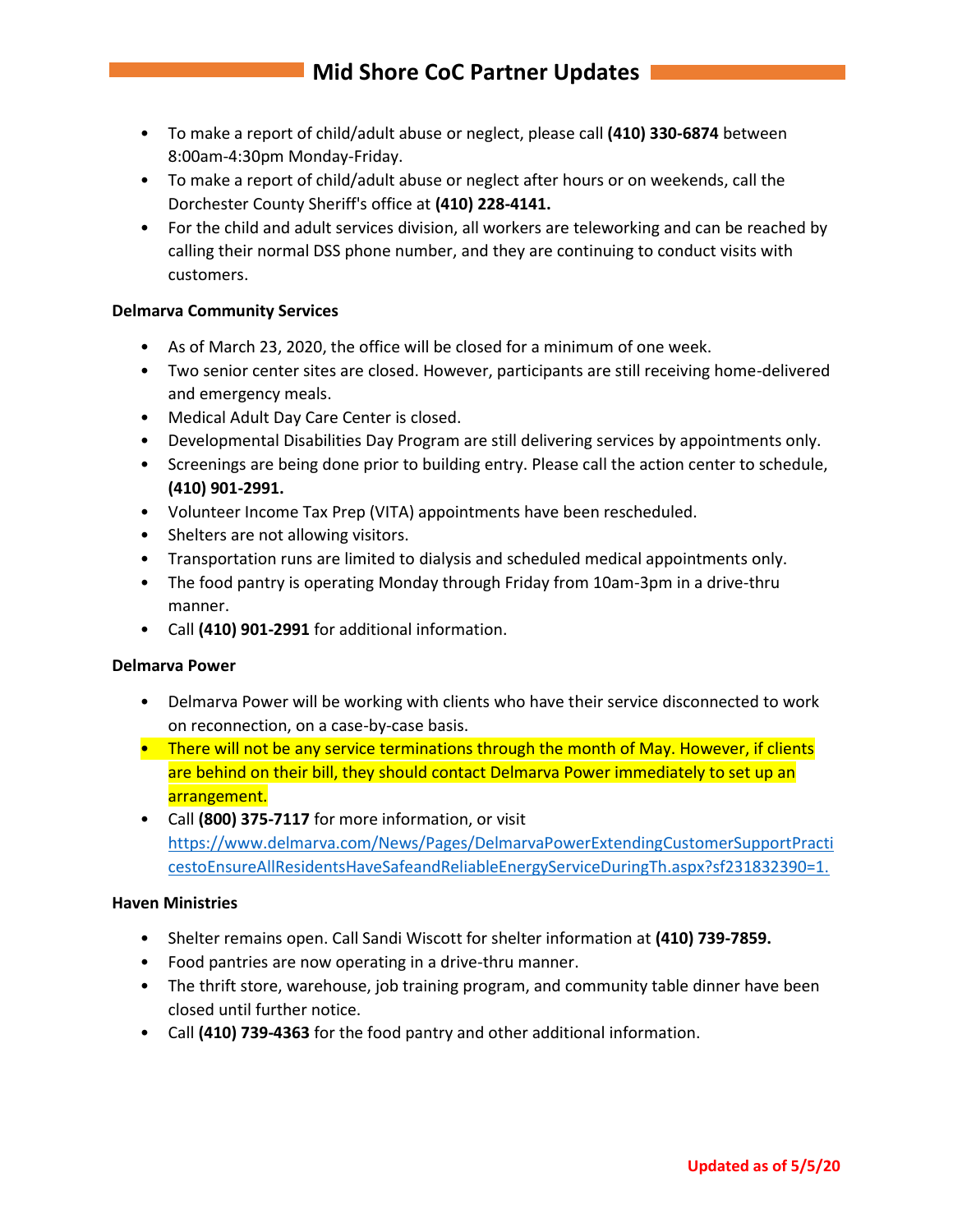#### **His Hope Ministries**

- The resource center is now closed. Please call Desiree Jefferson at **(410) 635-1109** and she will conduct screenings and provide direction to the appropriate case manager.
- Shelter guests are not required to leave during the day.

#### **Main Street Housing**

- Main Street Housing is operating business as usual.
- Contact Gloria Bowen at [gloria@mainstreethousing.org](mailto:gloria@mainstreethousing.org) or **(410) 540-9067 Ext. 17** for additional information.

#### **Maryland Coalition of Families**

- MCF staff are working remotely, however, they are able to assist staff via zoom, text, email and phone.
- For referrals, contact **(410) 730-8267** or visit [www.mdcoalition.org](http://www.mdcoalition.org/)
- Contact Julie Slivka for additional information at [jslivka@mdcoalition.org](mailto:jslivka@mdcoalition.org)

#### **Maryland Legal Aid**

- Office hours are remaining the same, however all staff are telecommuting.
- All intakes must be done by phone.
- Staff are not conducting outreaches or clinics.
- Call **(410) 763-9676** for additional information.

#### **Maryland National Guard Army Family Programs**

- Travel is restricted and the building is on lockdown.
- Jon Black is available for email and phone consultations. Contact him at [jon.d.black2.ctr@mail.mil](mailto:jon.d.black2.ctr@mail.mil)

#### **Mid Shore Behavioral Health, Inc.**

- As of March 18, 2020, all staff are telecommuting.
- The preferred way of contact is email; however staff are checking their voicemails throughout the day if you prefer to call in.
- Bernie Vervin is available to do outreach for homeless outreach services. Contact him at **(410) 924-8192** or [bvervin@midshorebehavioralhealth.org](mailto:bvervin@midshorebehavioralhealth.org)
- Visi[t www.midshorebehavioralhealth.org](http://www.midshorebehavioralhealth.org/) for information regarding local shelter availability, emergency updates re COVID-19, and the status of local provider operations.

#### **Mid Shore Council on Family Violence**

- Offices will be temporarily closed beginning March 23, 2020.
- Case management services will be provided remotely.
- Emergency crisis housing services are still available.
- Hotline is still available 24/7, **(800) 927-4673.**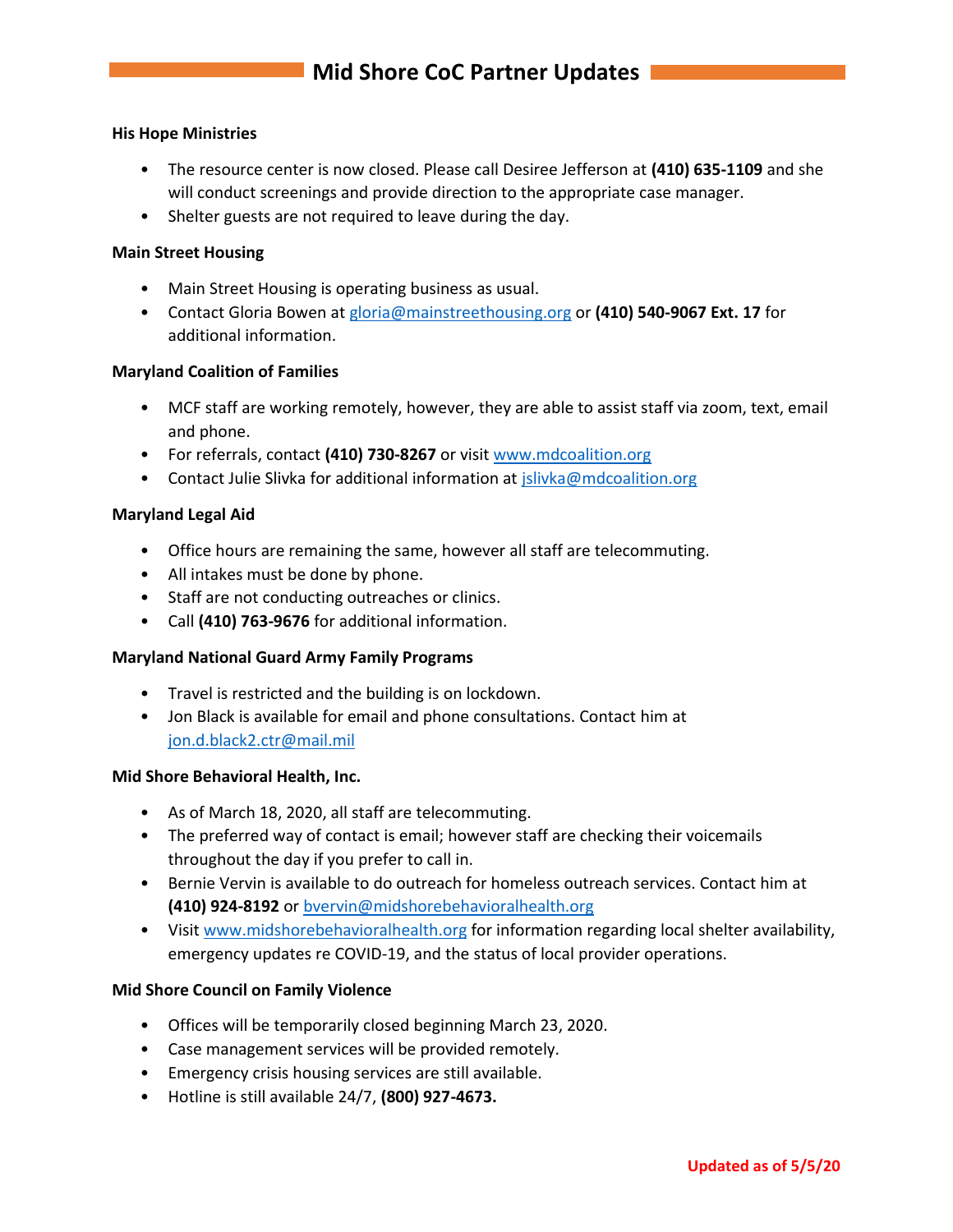• Call their Easton office at **(410) 690-3222** for additional information and non-emergencies. Visit [https://mscfv.org](https://mscfv.org/) or their Facebook page for regular updates.

#### **Neighborhood Service Center**

- Neighborhood Service Center is operating Monday and Thursday from 11:00am-1:00pm only for the food pantry. It is drive-thru only.
- The Emergency Services, HSP Programs, and MEAP applications are being accepted via email regular mail delivery. Applications are available in the agency lobby. Phone interviews are also being accepted.
- Call **(410) 822-5015** for additional information.

## **Queen Anne's County Department of Housing and Community Services**

- Operating hours are as normal. However, they are limiting building access to appointment only or critical, emergent situations.
- Staff are utilizing video and phone to keep up with clients.
- Contact Cindi Boone at **(410) 739-8764** for rapid rehousing and homelessness prevention services.
- Call **(410) 758-3977** for additional information.

## **Queen Anne's County Department of Social Services**

- Staff are currently teleworking.
- Food stamp applications ARE being accepted and processed.
- For general assistance, please contact the call center at **1-800-332-6347 | TTY 1-800-735- 2258**
- For emergency food assistance, cash assistance, SNAP food benefits, or home energy assistance, call **1-800-332-6347** or apply online at [www.mydhrbenefits.dhr.state.md.us](http://www.mydhrbenefits.dhr.state.md.us/)
- To report child abuse or neglect, immediately call **(410) 758-8000.**
- For Child Support Services, please call **1-800-332-6347** or apply online at
- [www.mydhrbenefits.dhr.state.md.us](http://www.mydhrbenefits.dhr.state.md.us/)
- For Medical Assistance and health insurance, go to [www.marylandhealthconnection.gov](http://www.marylandhealthconnection.gov/)
- Apply for Long-Term Care Medical Assistance online at [www.mymdthink.maryland.gov](http://www.mymdthink.maryland.gov/)
- Queen Anne's County Information Hotline, **(443) 786-9529** provides county updates and other services for the shore.

#### **Ridgeway Shelter**

- Ridgeway is continuing to operate on an augmented schedule of 24 hours a day/ 7 days a week.
- Ridgeway received donations of masks for both residents and staff.
- The Center is sanitized regularly and has temperature check.
- Call **(410) 820-7013** or **(410) 822-5015**.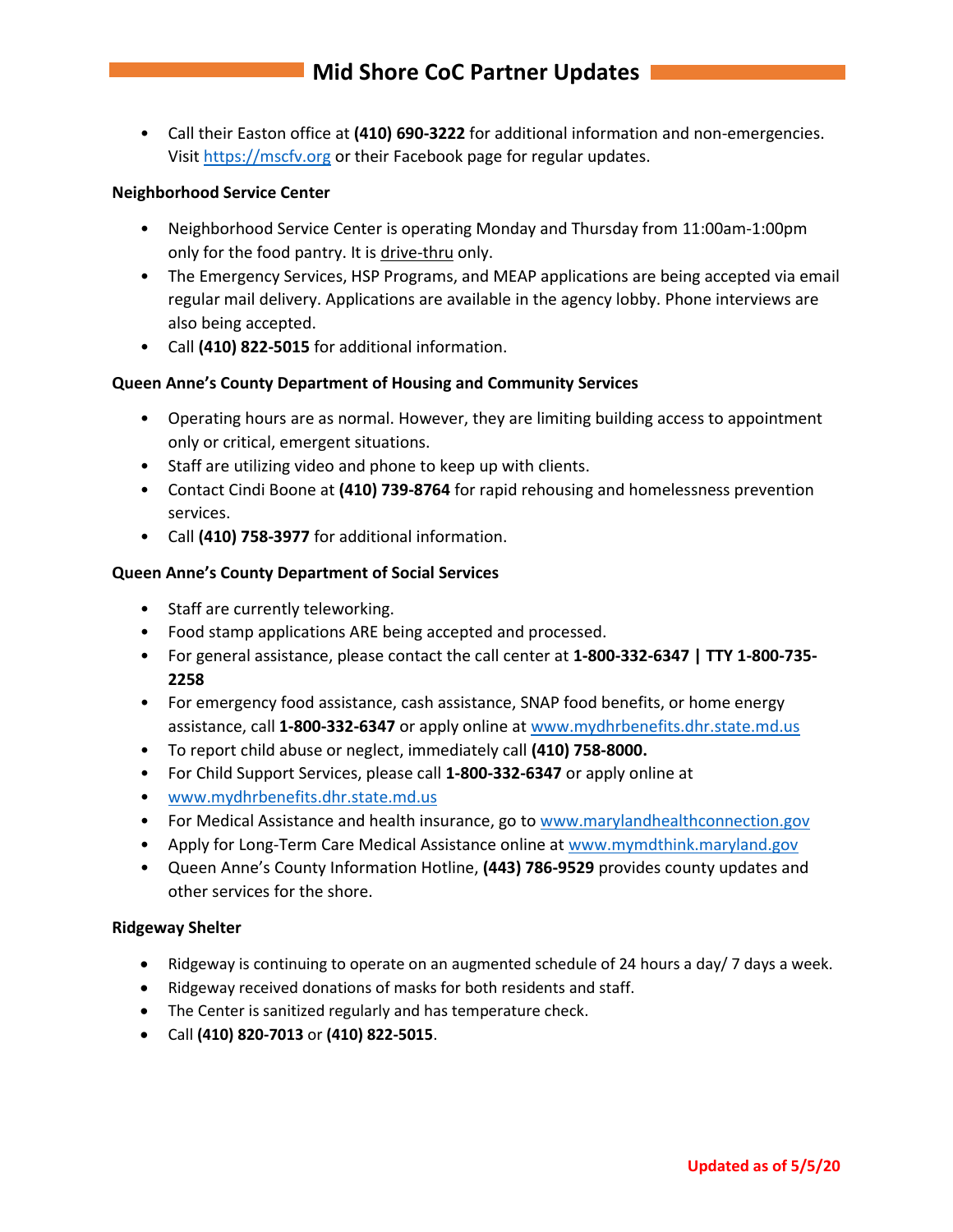## **St. James A.M.E. Zion Church – Zion House**

- Staff are telecommuting, but they are still available during regular business hours.
- All services are still being provided, however coordinated assessments and intakes are being done by phone.
- Clients and agencies making referrals must call for services. The main office number is **(410) 742-4950.**
- For Supported Services for Veterans (SSVF) Housing, call **(410) 726-6959** or **(410) 251- 4355.**
- For Veterans Re-Integration Program (HVRP), call **(410) 251-5067** or **(410) 713-5891.**
- If there are any unsheltered veterans in need of housing services, contact SSVF first.

#### **Saint Martin's Ministries**

- At Saint Martin's House, staffing has been limited, as well as transportation services to limit person-to-person contact.
- At Saint Martin's Barn, food distribution is remaining open and will be provided to clients in their cars. Clients may call for extra food and to make appointments if needed.
- The thrift store is closed to the public. Requests for donated clothes and household items will be by individual request.
- Call **(410) 634-2537** for additional information.

#### **Saint Vincent De Paul**

- The thrift store is closed to the public.
- The food pantry is open on Tuesdays 1:00pm-4:00pm and Saturdays 9:00am-1:00pm.
- Call **(410) 770-4505** or visit [https://svdpeastonmd.org](https://svdpeastonmd.org/) for additional information.

#### **The Salvation Army**

- The shelter will begin accepting new clients beginning today, Monday May 4<sup>th</sup> at 7:00pm.
- All new residents will need to pass a drug test.
- All new residents will need to have their temperature taken upon check-in and every day they are sheltering with us.
- All new residents will be required to answer health questions pertinent to the COVID-19 pandemic screening protocol.
- All residents are required to participate in facility cleaning of their respective dorms and common areas to ensure we remain virus free.
- There may a reduction in the number of beds available to be compliant with the distancing suggestions for congregate facilities, as well as working on a resolution to create a barrier between beds.
- Assistance is being offered by appointment only.
- Food boxes are being prepared and delivered to the elderly and home bound across the mid-shore based on lists provided, 65 and older or handicapped persons.
- The Salvation Army has extended day shelter and an additional meal for lunch to accommodate shelter guests.